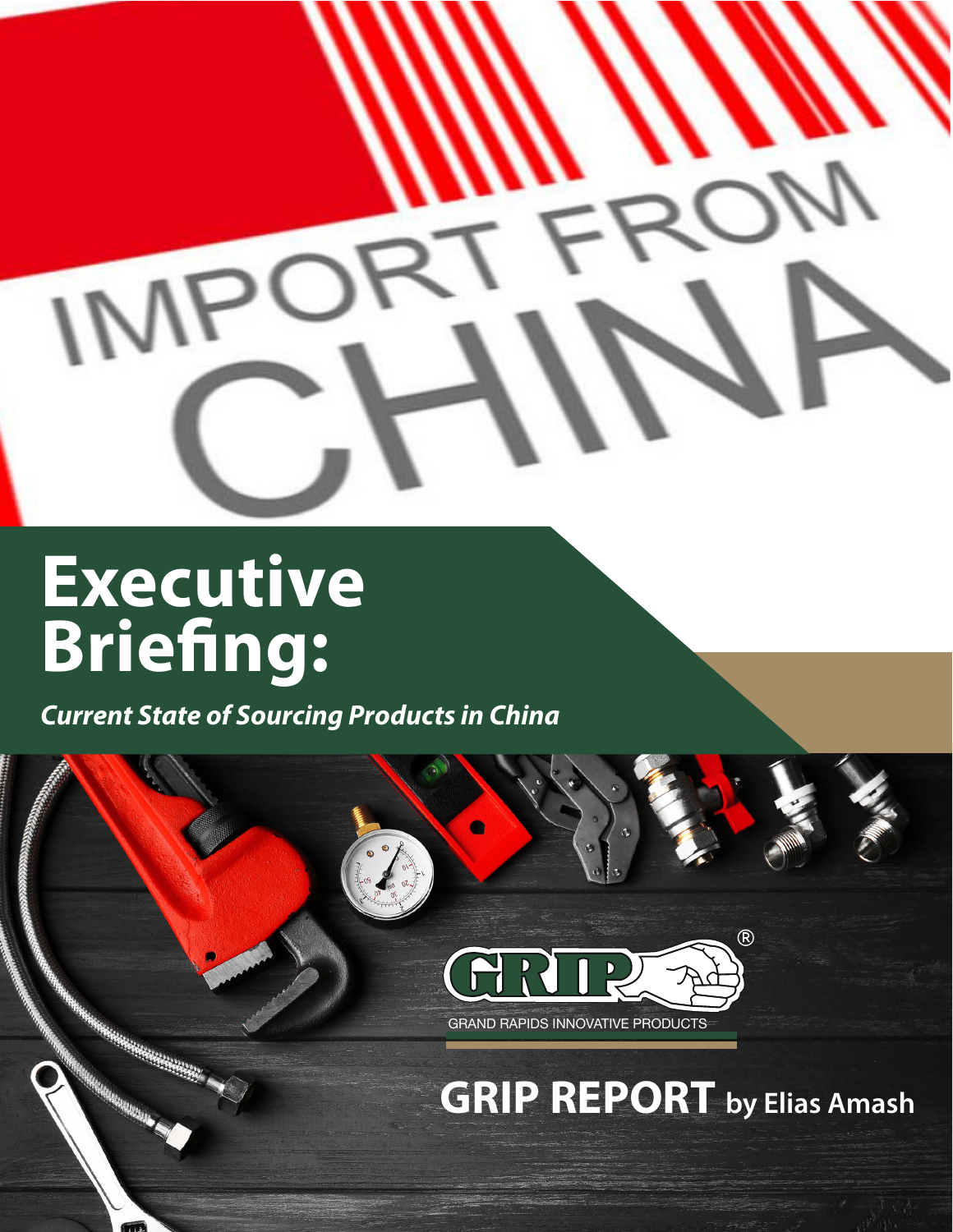## **GRIP Executive Briefing: Current State of Sourcing Products in China**

Elias Amash, President - GRIP



There is currently a mistaken belief that many products from China are low quality. Unfortunately, some companies have sourced from China before, and had one or more bad experiences, leading them to believe that many Chinese products are bad. Further, the press paints a negative picture that isn't necessarily true since we hear all the time that products manufactured in China are no good. We've even heard that the tags marked "MADE IN CHINA" are actually made in Korea! Bret Harte (1836-1902), a famous American author and poet who wrote about early pioneering days in California, once stated, "We are ruined by Chinese cheap labor."

Today however, many successful importers continue sourcing from China because Chinese goods have improved significantly and in fact, many Chinese products are now considered the best in the world. Chinese manufacturers are increasingly focused on producing valuable products, developing world-renowned brands and using sophisticated technology.

Manufacturing accounted for 60 percent of China's GDP growth over the past decade. They are manufacturing:

**70% of the world's umbrellas 60% of the world's buttons 72% of U.S. shoes 85% of all U.S. artificial Christmas lights 50% of U.S. kitchen appliances 50% of U.S. toys** And, **9% of Chinese goods sent to the U.S. end up on Wal-Mart's shelves**

Many factories in China are now using 3rd party inspection services. They value independent oversight that reveals how to improve their quality to better meet the expectations of their customers. And, the Chinese government has become increasingly involved helping their country to make sure it is developing quality products. For example, MADE IN CHINA 2025 is a government initiative aimed at transforming the nation into a lean, innovative and green world manufacturing power by 2025. The plan calls for more and better sourcing of key, high-tech components from domestic suppliers.

The central government has established the National Integrated Circuit Fund in an effort to develop a competitive, domestic semiconductor supply chain. The government wants to follow in the footsteps of their Japanese counterparts, since the Japanese have a better reputation for quality manufacturing.

Hoping to adopt leaner manufacturing processes, the Chinese opened an "unmanned" factory in 2015 to keep prices low while still producing quality goods. As one Chinese CEO says, "we definitely have to be a lot more efficient if we're going to survive."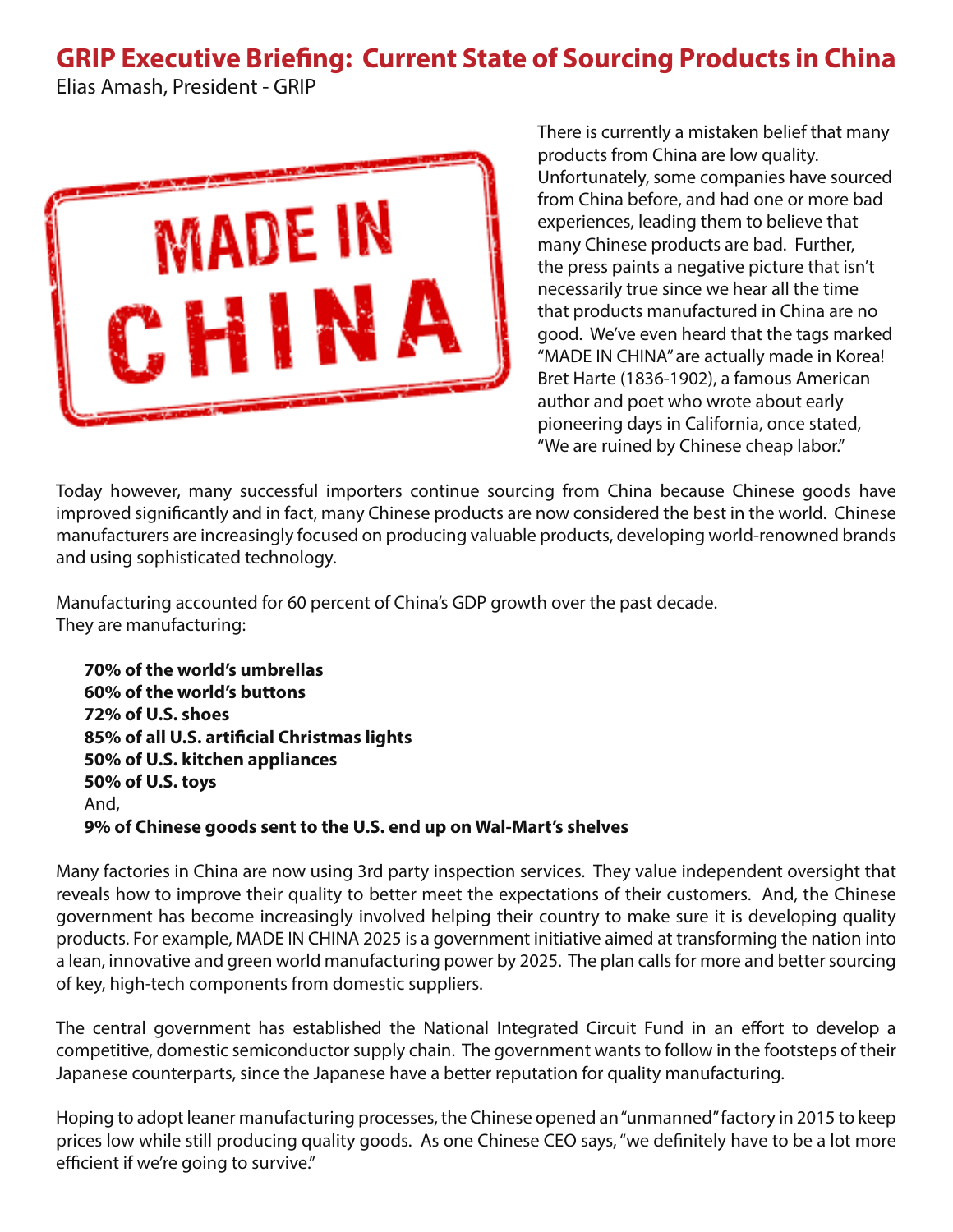It is true that now, China is the world's largest manufacturing power. Its output of televisions, smartphones, steel pipes and other things surpassed America's in 2010. China now accounts for a fifth of global manufacturing. Its factories have made so much, so cheaply that they have curbed inflation in many of their trading partners. But the age of cheap China may be drawing to a close.

Wages have increased dramatically in the past few years. Better wages relate to better quality products (although higher wages may bring higher prices). Through the first 11 months of 2018, 15 provinces, directly-controlled municipalities, and autonomous regions in China increased their minimum wages. While China is still among the most unequal countries in the world in terms of income inequality, it has made some progress over the past 10 years and, as China's economy moves up the value-chain and transitions to innovation and services, most workers employed by foreign-invested companies actually earn above the minimum wage.

With Chinese labor costs steadily on the rise, and China graduating more skilled engineers and other talent from its universities, the quality of Chinese goods will certainly improve. Many tech industries are turning to China to manufacture their products, such as cellphones, computers and other high-tech products. Along with the tech industry, China is also able to dominate a number of the following categories:



Retailing giants such as Carrefour and Wal-Mart Stores are going to China to buy an ever-increasing array of goods—from televisions and tools to clothing and crockery—for 25 to 50 percent less than the cost of similar goods made in developed countries. Automakers around the world are encouraging their leading suppliers to open operations in China or are themselves trying to source components there. Although the quantity of goods sourced in this way remains small even for companies that began buying Chinese-made goods more than a decade ago, the pace is accelerating, particularly in high technology, consumer electronics, retailing, and some industrial goods. The result is that leaders in these areas are gaining cost advantages over competitors that source components or finished goods mostly in the developed world.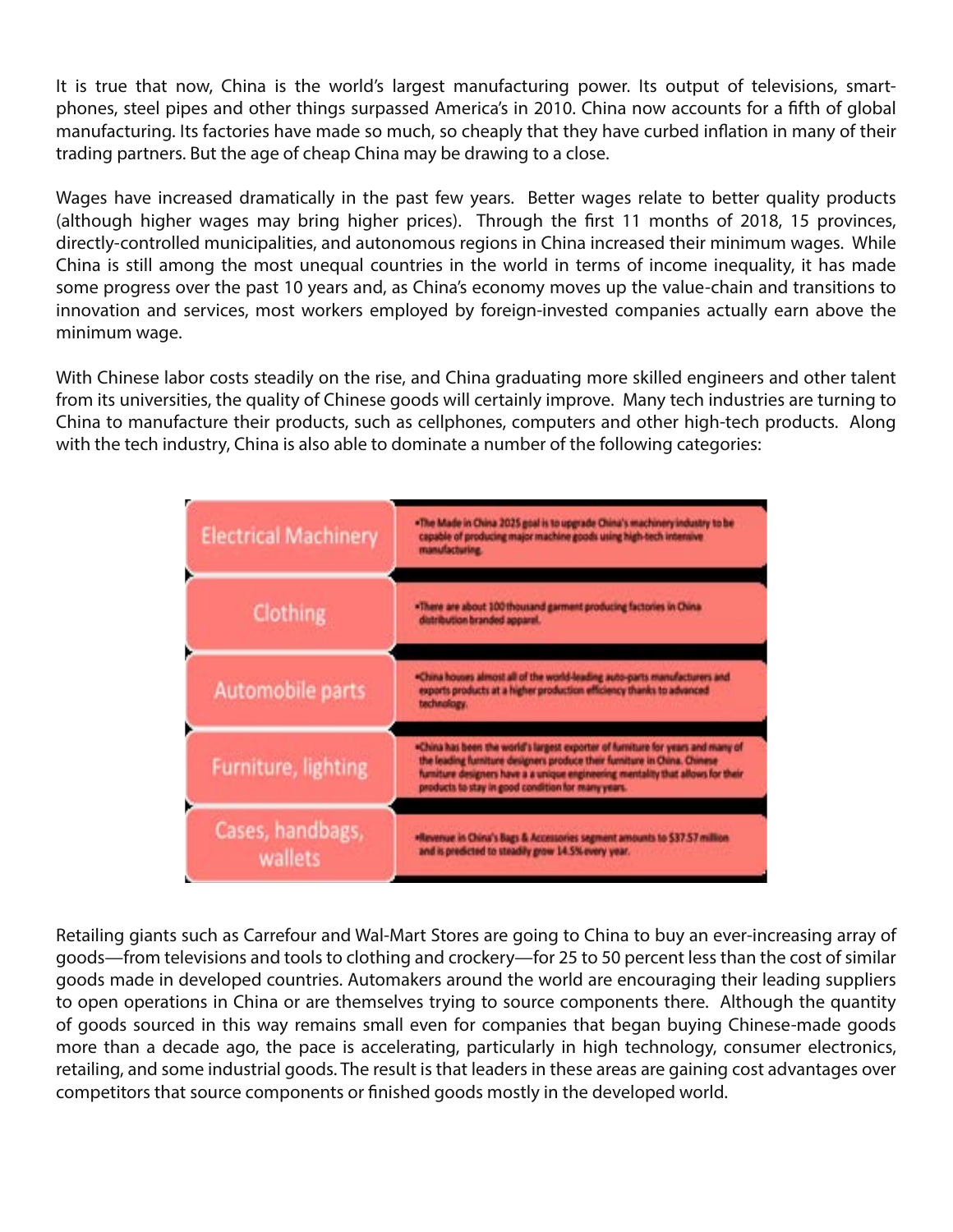

Sourcing goods in China poses many risks for U.S. companies, ranging from poor quality goods to fraud to difficulty in enforcing contracts. Of course, all of these risks are not unique to China but because it is still a developing country, the potential for such risks are often much greater than in developed countries. However, the potential for substantial cost reductions may make this risk worth it as long as you do your research before buying and proceed with caution. The good news is that you can manage and reduce these risks with a systematic approach to sourcing in China, including the option of working with a distributor that already does business in China and has worked out all the kinks.

On Jan. 1, 2019, the 10% Chinese tariffs jumped to 25% and the Trump administration is threatening to impose another round of tariffs totaling \$267 billion on thousands of Chinese imports. These tariffs mean that just about everything imported from China will have a higher tariff and affecting the retail industry particularly hard. Some retailers are attempting to source alternatives for their products, but this strategy is not easy to accomplish. It is a difficult and time-consuming process running the risk of quality problems, scheduling concerns or both.

You should consider a partner who knows how to communicate with the Chinese factories – a distributor who has been doing business with China for a long time and has figured out how to deal with the problems discussed above. GRIP has an office and staff on the ground in China and is such a company.

How can GRIP navigate and control your Chinese relationships? GRIP works with the quality control personnel at over 500 Chinese factories to make sure your products are correct and meet all of your specifications. GRIP has a comprehensive network of Chinese factories they work with to make sure you get the best prices without sacrificing quality. GRIP has negotiated with overseas manufacturers for over 3 decades building connections and trusted relationships to help retailers avoid the risk of doing business in China.

With a proven track record of supplying their clients with world-class customer support, GRIP has a huge line of innovative products including specialty hand tools, general merchandise, automotive, outdoor, magnetics, LED lighting,

What surprises executives about sourcing in China is the number of details that can go wrong, and the effort required to hold a plan together. Some of these serious issues include:

- **1. Trump's protectionist policy**
- **2. Labor shortages**
- **3. Politics**
- **4. Legal disputes**
- **5. Travel bans**
- **6. Intellectual property**
- **7. Corruption**
- **8. Tariffs**

and household items, many of which are sourced from China. Their goal is to make you feel confident in GRIP's ability to obtain modern, novel and state-of-the-art products from China that will set you apart from your competitors. And best of all, GRIP wants to foster customer relationships that last a lifetime.

Make GRIP your partner on this side of the ocean. Learn more about GRIP at **[www.gripontools.net](http://www.gripontools.net)**. You can contact them at (616) 877-0000 or email at **[customerservice@gripontools.net](mailto:customerservice%40gripontools.net?subject=)**